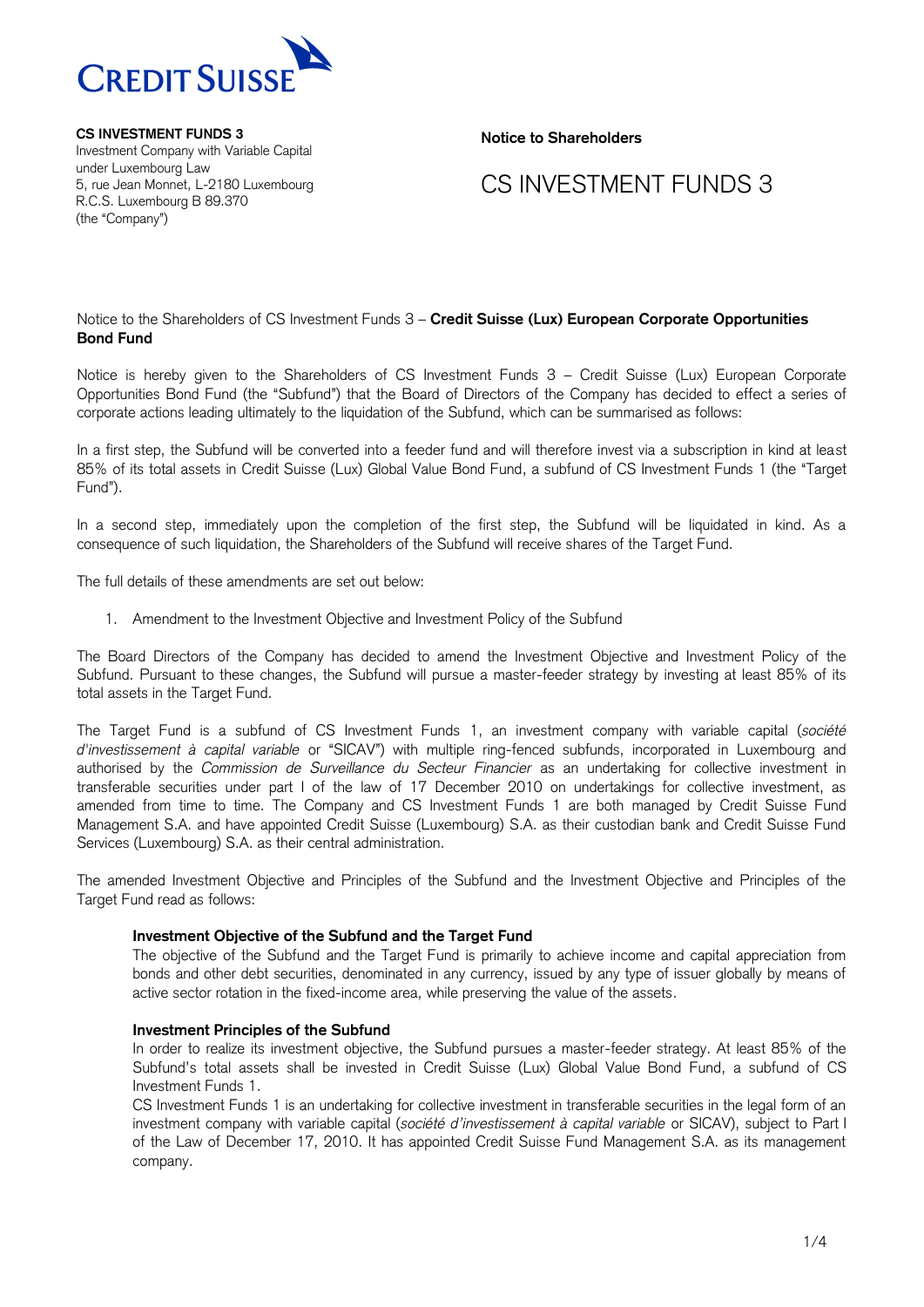

**CS INVESTMENT FUNDS 3** Investment Company with Variable Capital under Luxembourg Law 5, rue Jean Monnet, L-2180 Luxembourg R.C.S. Luxembourg B 89.370 (the "Company")

**Notice to Shareholders**

# CS INVESTMENT FUNDS 3

The Subfund may hold up to 15% of its total net assets in liquid assets in the form of sight and time deposits with first-class financial institutions and money-market instruments which do not qualify as transferable securities and have a term to maturity not exceeding 12 months, in any convertible currency.

### **Investment Principles of the Target Fund**

To achieve this, the Target Fund will allocate its investments across various fixed-income asset classes (including fixed rate bonds, zero-coupon bonds, government bonds, semi-government bonds, corporate bonds, inflationindexed debt securities, bonds of emerging market issuers, bonds of supranational organizations, high-interest and convertible bonds and notes, zero-coupon bonds, subordinated bonds, covered bonds, perpetual bonds and collateralized debt obligations) but also in floating rate notes, while investing across the full spectrum of credit ratings (at least on average "BBB-" by Standard & Poor's or Baa3 by Moody's, and with an individual rating of at least "CCC-" by Standard & Poor's or Caa3 by Moody's at the time the investment is made, or debt instruments which exhibit similar credit quality in the view of the Management Company) in order to utilize attractive investment opportunities in light of the business cycle and the corresponding development of interest rates and credit spreads.

The strategy of sector rotation is being used for the sake of anticipating economic recovery and contractions in different sectors of the economy, as the global economy moves in cycles. The phases of this cycle – Overheating, Slowdown, Contraction, Recovery – do not always develop in the same way, or in the same timeframe. However, certain parameters of the economy are typical for each phase as is the performance of asset classes and subasset classes.

The Target Fund will seek, by using various return-enhancing strategies such as duration management and credit management, to generate sustained value added. In particular, it aims to profit from interest rate rises and falls as well as any widening or narrowing of credit spreads. To this end, the Target Fund intends to apply a diversified long-short strategy entailing the use of financial derivatives such as futures, swaps, options and credit derivatives.

With regard to the total exposure associated with the use of derivatives, this diversified long-short strategy is subject to the provisions of Chapter 6, "Investment Restrictions", in conjunction with Article 42 (3) of the Law of December 17, 2010. The total exposure resulting from the use of financial derivative instruments must not exceed 100% of the total assets of the Target Fund. In accordance with its investment objective and the investment instruments set out below, the Target Fund will be predominantly oriented, either directly or indirectly, to fixed income investment classes.

The Shares of the Subfund will be invested in the following Share classes of the Target Fund:

| <b>SUBFUND</b>                                                                             |                                          |                                           |                                              |                         | <b>TARGET FUND</b>                                                  |                                          |                                            |                                              |                         |  |
|--------------------------------------------------------------------------------------------|------------------------------------------|-------------------------------------------|----------------------------------------------|-------------------------|---------------------------------------------------------------------|------------------------------------------|--------------------------------------------|----------------------------------------------|-------------------------|--|
| CS Investment Funds 3<br>Credit Suisse (Lux) European Corporate Opportunities Bond<br>Fund |                                          |                                           |                                              |                         | CS Investment Funds 1<br>Credit Suisse (Lux) Global Value Bond Fund |                                          |                                            |                                              |                         |  |
| Class<br>(Currency)                                                                        | Maximum<br>Manage-<br>ment Fee<br>(p.a.) | Ongoing<br>charge<br>(as per<br>the KIID) | Synthetic<br>Risk and<br>Reward<br>Indicator | Perfor-<br>mance<br>Fee | Share<br>Class<br>(Currency)                                        | Maximum<br>Manage-<br>ment Fee<br>(p.a.) | Ongoing<br>charge<br>(as per<br>the KIID)* | Synthetic<br>Risk and<br>Reward<br>Indicator | Perfor-<br>mance<br>Fee |  |
| Class A<br><b>EUR</b>                                                                      | 1.20%                                    | 1.20%                                     | $\overline{4}$                               | n/a                     | Class AH<br><b>EUR</b>                                              | 1.00%                                    | 1.04%                                      | 3                                            | n/a                     |  |
| Class B<br><b>EUR</b>                                                                      | 1.20%                                    | 1.20%                                     | 4                                            | n/a                     | Class BH<br><b>EUR</b>                                              | 1.00%                                    | 1.05%                                      | 3                                            | n/a                     |  |
| Class BH<br><b>CHF</b>                                                                     | 1.20%                                    | 1.20%                                     | $\overline{4}$                               | n/a                     | Class BH<br><b>CHF</b>                                              | 1.00%                                    | 1.05%                                      | 3                                            | n/a                     |  |
| Class BH<br><b>USD</b>                                                                     | 1.20%                                    | 1.20%                                     | $\overline{4}$                               | n/a                     | Class B<br><b>USD</b>                                               | 1.00%                                    | 1.05%                                      | 3                                            | n/a                     |  |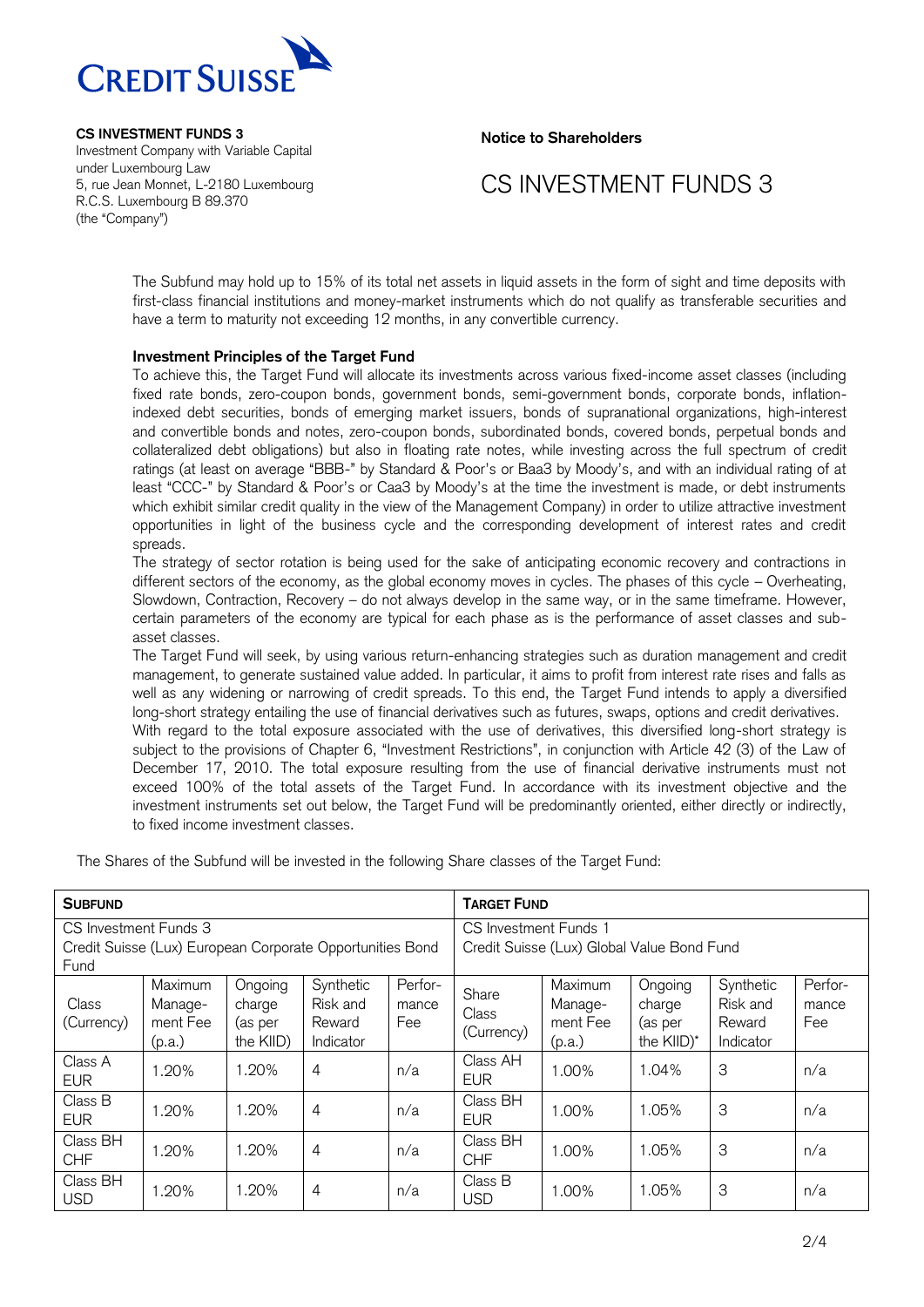

**CS INVESTMENT FUNDS 3**

Investment Company with Variable Capital under Luxembourg Law 5, rue Jean Monnet, L-2180 Luxembourg R.C.S. Luxembourg B 89.370 (the "Company")

**Notice to Shareholders**

# CS INVESTMENT FUNDS 3

| Class UA<br><b>EUR</b>  | 0.90% | 0.84% | 4 | n/a | Class UAH<br><b>EUR</b> | 0.75% | 0.79% | 3 | n/a |
|-------------------------|-------|-------|---|-----|-------------------------|-------|-------|---|-----|
| Class UB<br><b>EUR</b>  | 0.90% | 0.82% | 4 | n/a | Class UBH<br><b>EUR</b> | 0.75% | 0.79% | 3 | n/a |
| Class UBH<br><b>CHF</b> | 0.90% | 0.85% | 4 | n/a | Class UBH<br><b>CHF</b> | 0.75% | 0.79% | 3 | n/a |
| Class UBH<br><b>USD</b> | 0.90% | 0.85% | 4 | n/a | Class UB<br><b>USD</b>  | 0.75% | 0.79% | 3 | n/a |

\* The ongoing charge figure is based on estimated expenses.

The Target Fund is suitable for investors who would like an exposure to the fixed-income segment and want to link the development of this investment class to the economic cycle, while also wishing to participate in the added value arising from the use of various derivative investment strategies in the bond Markets.

Shareholders should note that the indicated management fee and ongoing charges of the Subfund reflect the situation prior to the subscription in kind. For the duration of the master-feeder structure, no management fee will be charged at the level of the Subfund in addition to the management fee charged at the level of the Target Fund. Furthermore, neither the Subfund nor the Target Fund charges a performance fee.

PricewaterhouseCoopers, Société coopérative, 2, rue Gerhard Mercator, L-2182 Luxembourg has been appointed by CS Investment Funds 1 as the independent auditor in charge of issuing an opinion on the subscription in kind and the number of shares issued in counterpart of this subscription.

The Luxembourg supervisory commission for the financial sector, the *Commission de Surveillance du Secteur Financier* or CSSF has approved the investment of the Subfund in the Target Fund.

The amendments made to the Prospectus will enter into force as of 6 April 2016. As of this date, the Subfund will invest almost exclusively in shares of the Target Fund.

Shareholders who do not agree with these amendments may redeem their Shares in the Subfund free of charge until 31 March 2016.

2. Liquidation in kind of CS Investment Funds 3 – Credit Suisse (Lux) European Corporate Opportunities Bond Fund.

The liquidation process of the Subfund will start on 6 April 2016.

No further Shares of the Subfund will be issued after 3.00 p.m. CET on 31 March 2016. Moreover, Shares may only be redeemed until the same date and time. A provision of all outstanding debits and any debits that will occur in relation to the liquidation will be made in the Subfund.

PricewaterhouseCoopers, Société coopérative, 2, rue Gerhard Mercator, L-2182 Luxembourg has been appointed by the Company as independent auditor in charge of issuing an opinion on the Shares of the Subfund that will be cancelled as a result of the liquidation of the Subfund.

The net liquidation proceeds of the Subfund will be distributed in kind to the Shareholders on 6 April 2016.

After closure of the liquidation, the accounts and the books of the Subfund shall be filed with Credit Suisse Fund Services (Luxembourg) S.A. during a period of five years.